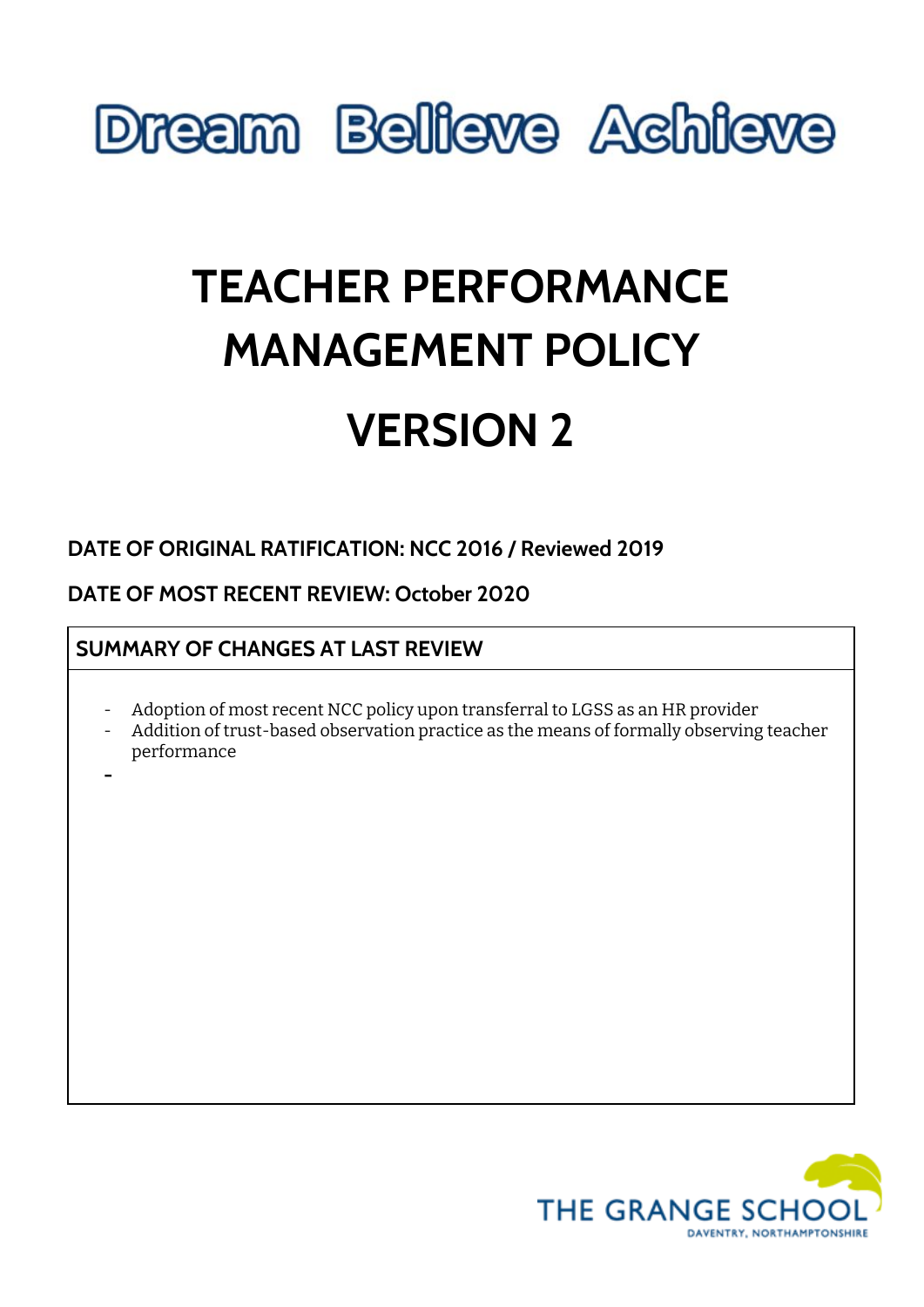| <b>RECORD OF CONSULTATION</b> |                                                  |
|-------------------------------|--------------------------------------------------|
| <b>DATE</b>                   | <b>CONSULTATION DETAILS</b>                      |
| April 2020                    | <b>Staff Consultation</b>                        |
|                               | NCC Consultation with professional organisations |
|                               |                                                  |
|                               |                                                  |
|                               |                                                  |
|                               |                                                  |
|                               |                                                  |
|                               |                                                  |

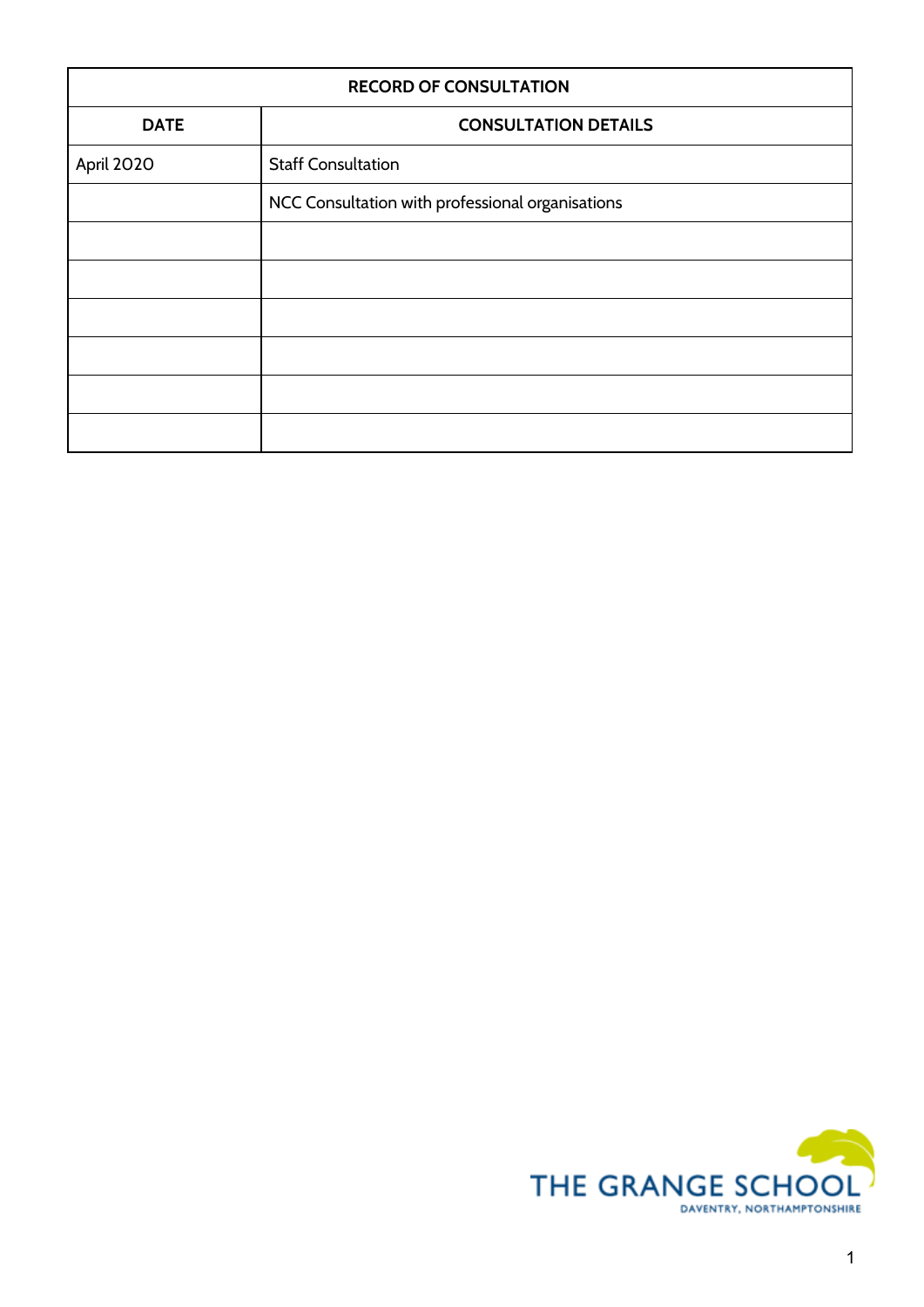# **Teacher Appraisal Policy**

#### **Effective from July 2019**

# **1. Introduction**

This model policy is recommended for adoption by Governing Bodies of all schools, including Foundation, Voluntary Aided schools and Academies who apply the School Teachers Pay and Conditions Document (STPCD).

The application of this policy will apply to all employees, in any establishment, whose terms and conditions are determined by the School Teachers' Pay and Conditions Document. It is therefore set out as a school policy and refers to the "governing body", rather than the "relevant body". The policy is intended to be easily amended to cover circumstances where the relevant body is not the Governing Body

This policy has been developed in consultation with the recognised trade unions. If the Governing Body wishes to deviate from this policy or adopt any other policy, the Governing Body will arrange consultation with recognised trade unions. It is also good practice for schools to consult staff on the appraisal policy.

The appraisal process is designed to ensure that all teachers have the skills and support they need to carry out their role effectively. Appraisal will help to ensure that teachers are able to continue to develop and improve their professional practice.

Appraisal will link to pay progression in accordance with STPCD. This policy should be read in conjunction with the STPCD and the Schools' Teacher Pay Policy.

This policy sets out the framework for clear and consistent assessment of the overall performance of teachers, within the context of the school's plan for improving educational provision and performance, and the standards expected of teachers. It is important that the appraisal process is managed in a way that avoids increased workloads for all parties concerned.

This policy complies with the Education (School Teachers' Appraisal) (England) Regulation 2012

# **2. Scope of Policy**

Unless indicated otherwise, all references to "teacher" include the Headteacher.

The policy applies to any teacher employed for two school terms or more (based on a six term year) in the school.

This policy does not apply to:

Any teacher undergoing an induction period in accordance with the Education (Induction Arrangements for School Teachers) (England) Regulations 2008 (i.e. NQT's)

Any teacher who is currently subject to the school's Capability Procedure.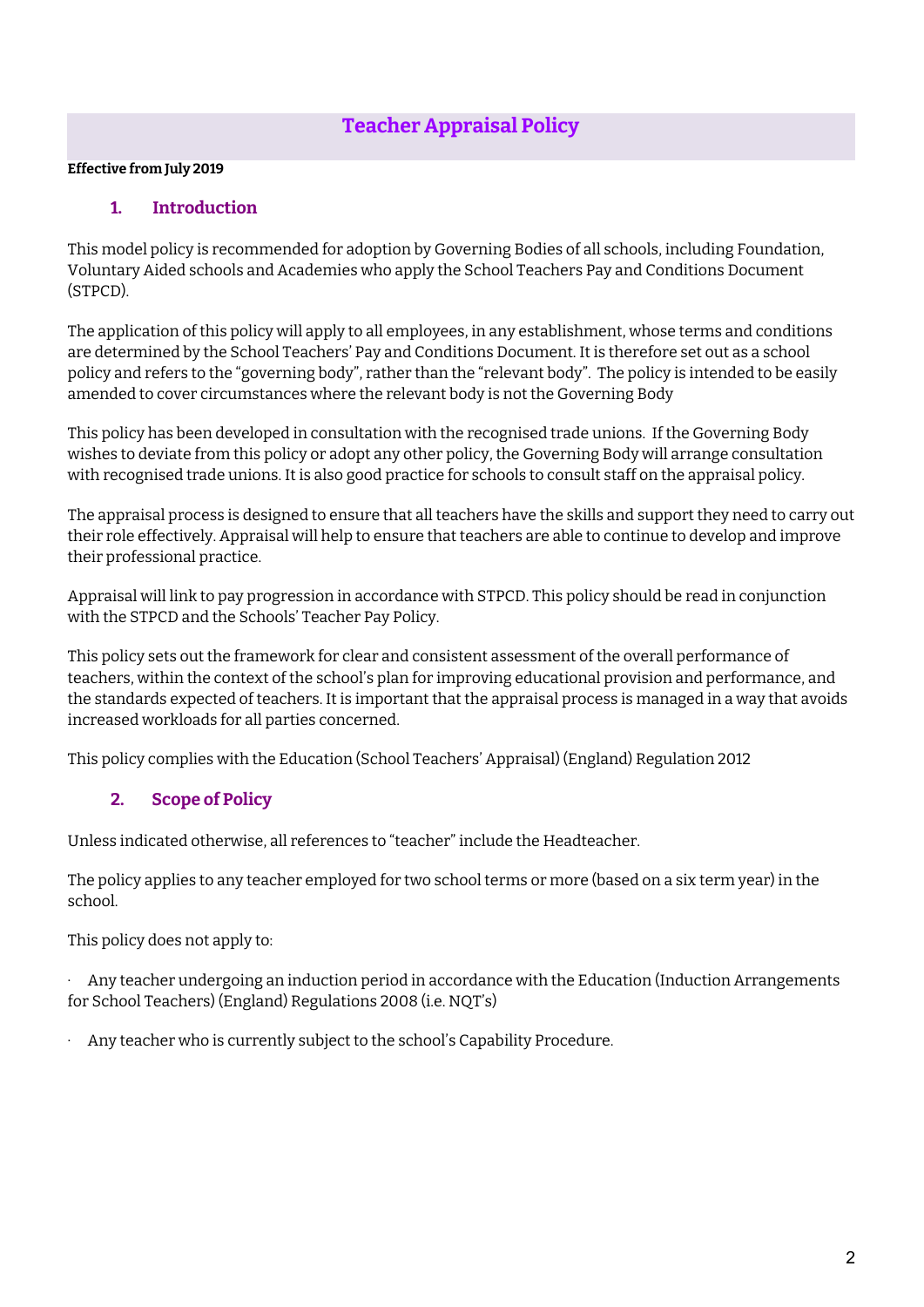# **3. Responsibilities**

#### **The Governing Body**

The Governing Body will:

- · make this policy available to teachers
- · appoint an external advisor to provide advice and support in relation to the appraisal of the Headteacher
- · appraise the performance of the Headteacher in line with this policy and the school's pay policy.
	- · ensure the Headteacher has a directed time budget available to teachers that shows the amount of directed time allocated to the appraisal process for each teacher

#### **Teachers**

Teachers will:

· ensure they understand the appraisal arrangements within the school

take responsibility for participating in arrangements for their own appraisal in line with this policy, including gathering evidence

· keep records of their objectives and review them throughout the appraisal process

Some teachers will also have responsibilities to appraise the performance of other teachers (delegated by the Headteacher).

#### **The Headteacher**

The Headteacher will (in respect of all other teachers):

· ensure that appraisers and appraisees have been briefed and trained if necessary in undertaking/participating in appraisals.

- ensure the appraisal process fits in with the school's development plan
- · meet with other appraisers to:
- o clarify the process
- o confirm who is appraising whom
- ensure all objectives are at the right level and follow SMART principles
- · collate the appraisal forms to look at the distribution, fairness and consistency of ratings
- ensure no bias in ratings across protection equality characteristics, and investigate any anomalies
- · assist appraisers who appear too harsh or generous in their ratings

handle any concerns or disputes arising from the appraisal process with a view to resolving to the satisfaction of all parties involved.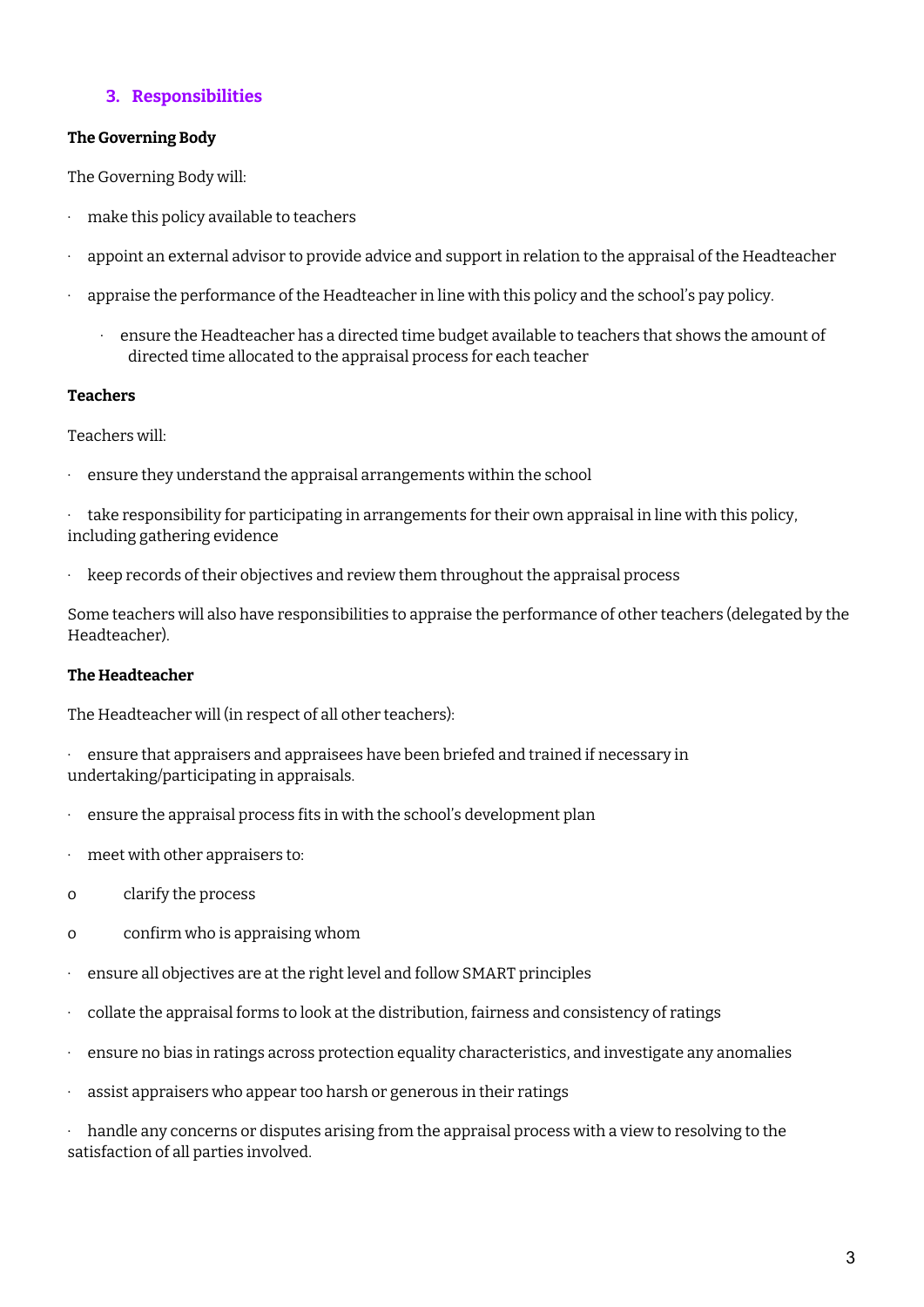# **The Appraiser**

The appraiser will:

- · carry out the appraisal process in line with the principles and procedure in this policy.
- · seek to agree all objectives and conclusions with the appraisee whenever possible.

# **4. Principles**

# 4.1 The appraisal period

The appraisal period is a 12 month period, normally September to August.

Teachers who are employed on a fixed term contract of less than one year will have their performance managed in accordance with the principles underpinning this policy. The length of the appraisal period will be determined by the duration of their contract and objectives will take account of the length of the contract.

If a teacher starts their employment at the school part-way through the school year, the Headteacher (or, if the employee is the Headteacher, the Governing Body) will determine the length of the appraisal period for that teacher with a view to bringing their appraisal period into line with the school's usual appraisal period as soon as possible.

If a teacher transfers to a new post within the school part-way through an appraisal period, the Headteacher (or if the employee is the Headteacher, the Governing Body) will determine whether the appraisal period and/or objectives should be amended and whether the appraiser should be changed.

# 4.2 Appointing appraisers

The Governing Body is the appraiser of the Headteacher, supported by a suitably skilled and/or experienced external adviser who has been appointed by the Governing Body for that purpose. The task of appraising the Headteacher, including the setting of objectives, may be delegated to a sub-committee of the Governing Body.

The Headteacher will decide who will appraise the performance other teachers, having regard to:

- $\cdot$  the principle that the appraiser should normally be the line manager.
- · the significance of the role of appraiser in relation to its links with pay progression.
- · ensuring that the associated workload is distributed fairly and justifiably between appraisers.

# 4.3 Objectives

The Headteacher's objectives will be set by the Governing Body after consultation with the external adviser. The Governing Body will give due regard to the work-life balance of the Headteacher and objectives will reflect this.

Teachers' objectives will be set by their appraiser.

Objectives will be Specific, Measurable, Achievable, Realistic and Time-bound (SMART). They will be appropriate to the teacher's role and level of experience both in terms of number of objectives and complexity. Objectives and performance management discussions will not be based on teacher generated data and predictions, or solely on the assessment data for a single group of pupils. They may be set in relation to robust assessment data, however, these will not be used in isolation and other factors will also be considered when making decisions about appraisal outcome.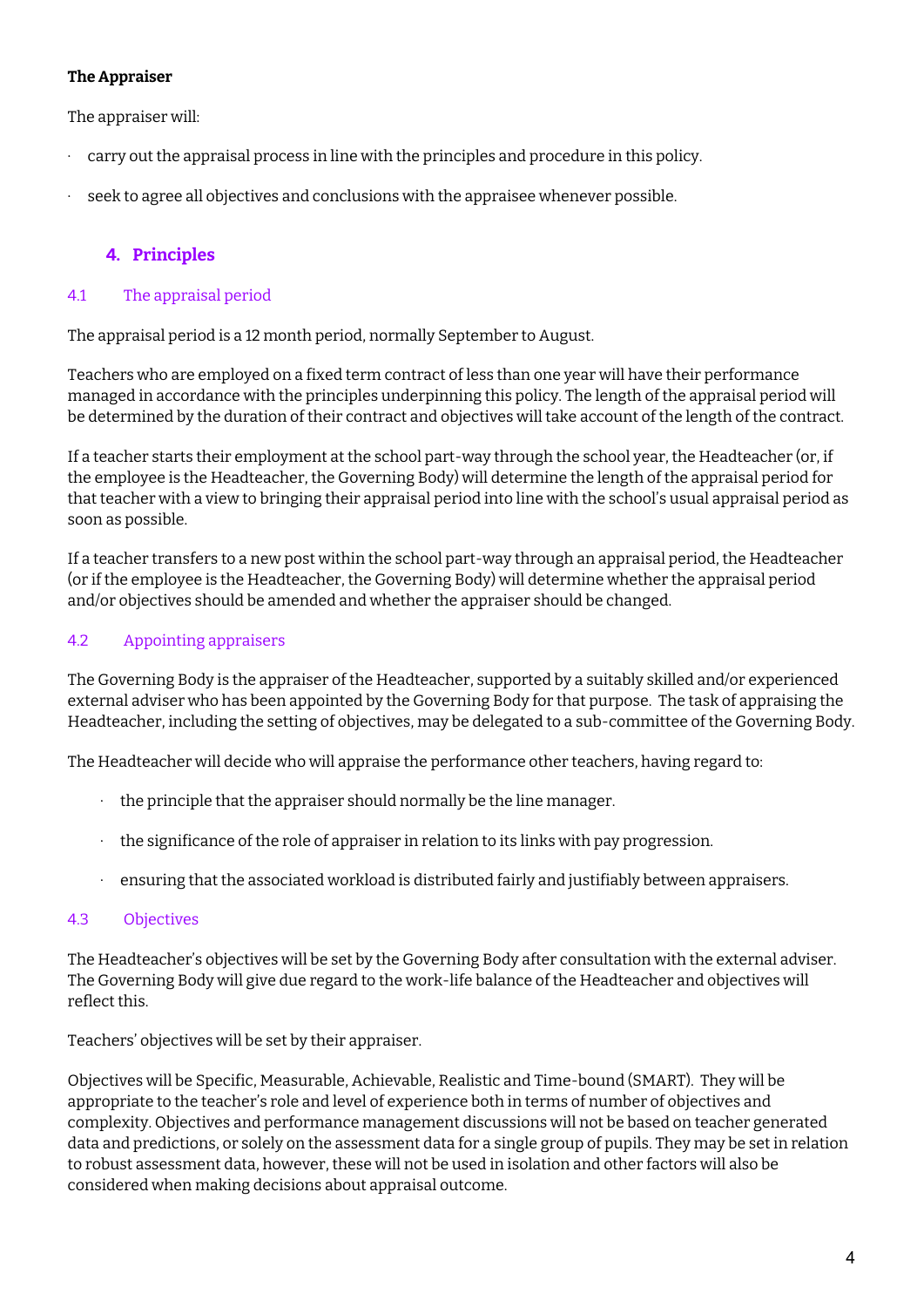If circumstances within the school alter, teachers' objectives may change.

The objectives set will, if achieved, contribute to the school's plans for:

- · improving the school's educational provision and performance, and
- · improving the education of pupils at that school.

The Headteacher will ensure this by quality assuring all objectives against the school improvement plan.

#### 4.4 Standards

Objectives provide an important basis for assessing performance but they are not the sole criteria.

Teachers' performance will be assessed against the relevant standards for their role.

All teachers will be assessed against the Teachers' Standards.

Appraisers will determine whether certain teachers should also be assessed against other sets of standards that are relevant to them. If this applies the appraiser will ensure that those teachers are aware of those standards and their requirements.

Upper Pay Range teachers will be required to meet the criteria set out in the STPCD, namely that:

- the teacher is highly competent in all elements of the relevant standards; and
- · the teacher's achievements and contribution to the school are substantial and sustained.

In this school, this means:

"highly competent": the teacher's performance is assessed as having excellent depth and breadth of knowledge, skill and understanding of the Teachers' Standards in the particular role they are fulfilling and the context in which they are working.

"substantial": the teacher's achievements and contribution to the school are significant, not just in raising standards of teaching and learning in their own classroom, or with their own groups of children, but also in making a significant wider contribution to school improvement, which impacts on pupil progress and the effectiveness of staff and colleagues.

"sustained": the teacher must have had two consecutive successful appraisal reports in this school and have made good progress towards their objectives during this period (see exceptions, e.g. maternity/sick leave, in the introduction to this section). They will have been expected to have shown that their teaching expertise has grown over the relevant period and is consistently good to outstanding.

# 4.5 Observation

This school believes that observation of classroom practice and other responsibilities is important both as a way of assessing teachers' performance in order to identify any particular strengths and areas for development they may have and of gaining useful information which can inform school improvement more generally.

All observations will be carried out in a supportive way and not add to teacher workload.

In this school teachers' performance will be regularly observed but the amount and type of classroom observation will depend on the individual circumstances of the teacher and the overall needs of the school.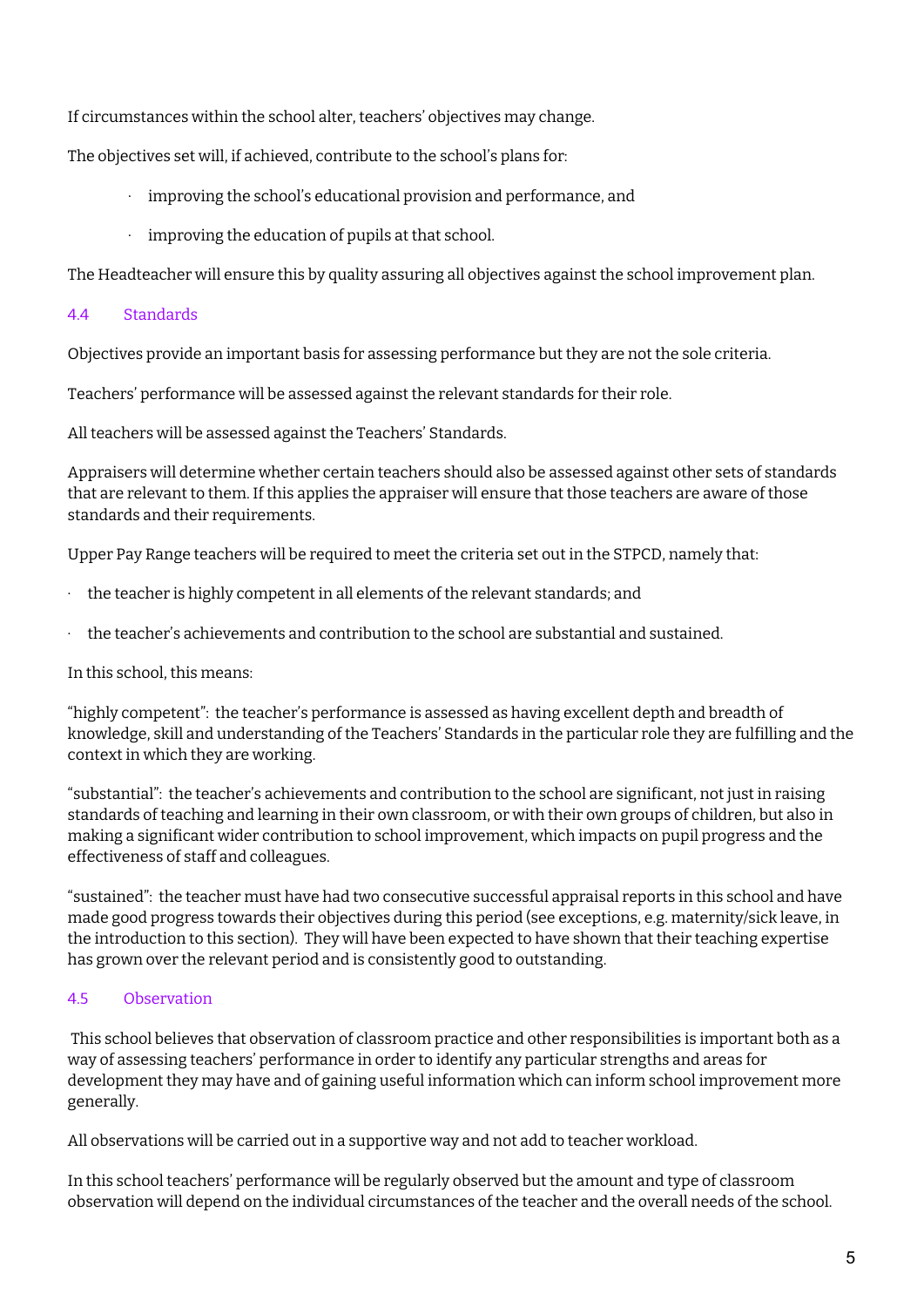Whilst the Regulations do not put in place a limit on the amount of observation, the school may determine – prior to any cycle – a limit on the number of hours' observation which may take place and ensure that staff are aware prior to the cycle.

It is our belief that formal performance management observations place staff under a great deal of pressure, which some may find difficult to handle and which can result in increased stress levels and a negative impact on wellbeing. These infrequent observations are usually followed by a professional conversation, linked to performance management objectives; however we believe that three times per year is too infrequent to bring about real change in professionals' practice. The infrequent nature of the post-observation interview results in these causing teachers to feel vulnerable and possibly afraid of the process.

We believe that the development of teacher performance should be a collaborative, open and transparent process. Teachers should feel safe and supported within their own classroom to take risks within their practice. They should also feel confident that leaders have empathy with them and trust in them and their abilities. Key to successful performance management is safe, trusting relationships between teachers and leaders.

It is our practice to complete frequent, informal, unannounced trust-based observations in classrooms. These are designed to be positive, supportive and to encourage professional growth and development. Research shows that this type of trust-based observation proves the most effective for both teachers and leaders to understand the strengths of teachers.

- 1. Observations will take place on a continuous cycle and as part of the Strategic Leadership Team's general school monitoring.
- 2. Observations will be time-limited to 20 minutes; sometimes being considerably less than this.
- 3. Leaders will focus on what the children are doing more than what the teacher is doing.
- 4. Leaders will speak to children and look at their outcomes during observations.
- 5. Leaders may look at planning files, assessment files and other records during observations.
- 6. Observation forms will be continuously shared with staff. Teachers should feel free to access and contribute to these evidence folders at any time. These form the evidence bank for their personal performance management cycle.
- 7. When a full 20 minute observation has taken place, the teacher will be invited to take part in a reflective conversation at some point after the observation. This may not always take place on the same day. This conversation will never simply consist of observers describing what they saw, but will be a two-way conversation; prompted by a series of discussion questions. This conversation will never take more than 10 - 20 minutes. This is important for staff well-being.
- 8. Suggestions around future development **may** arise during the course of the conversation. These could come from the leader or the teacher. However, teachers should be aware that leaders will never enter a reflective conversation with a list of points to be addressed. This is not the purpose of observations in our school.

Note: Our recognised teacher unions consider 3 hours a year or (three observations up to a maximum of  $3 \times 1$ *hour lessons) to be a reasonable maximum for internal observations. Whilst more frequent visits to classrooms may take place, as part of the school's general monitoring, trust-based observations requiring a reflective* conversation will never exceed 3 hours in a school year, unless the teacher requests more or a support plan is in *place to address teacher capability.*

Classroom observation will be carried out by those with relevant experience and training and, where possible, with QTS.

In addition to formal observation, Headteachers or other teacher leaders with responsibility for teaching standards may "drop in" in order to evaluate the standards of teaching and to check that high standards of professional performance are established and maintained. The length and frequency of "drop in" observations will vary depending on specific circumstances but should not normally be longer than 10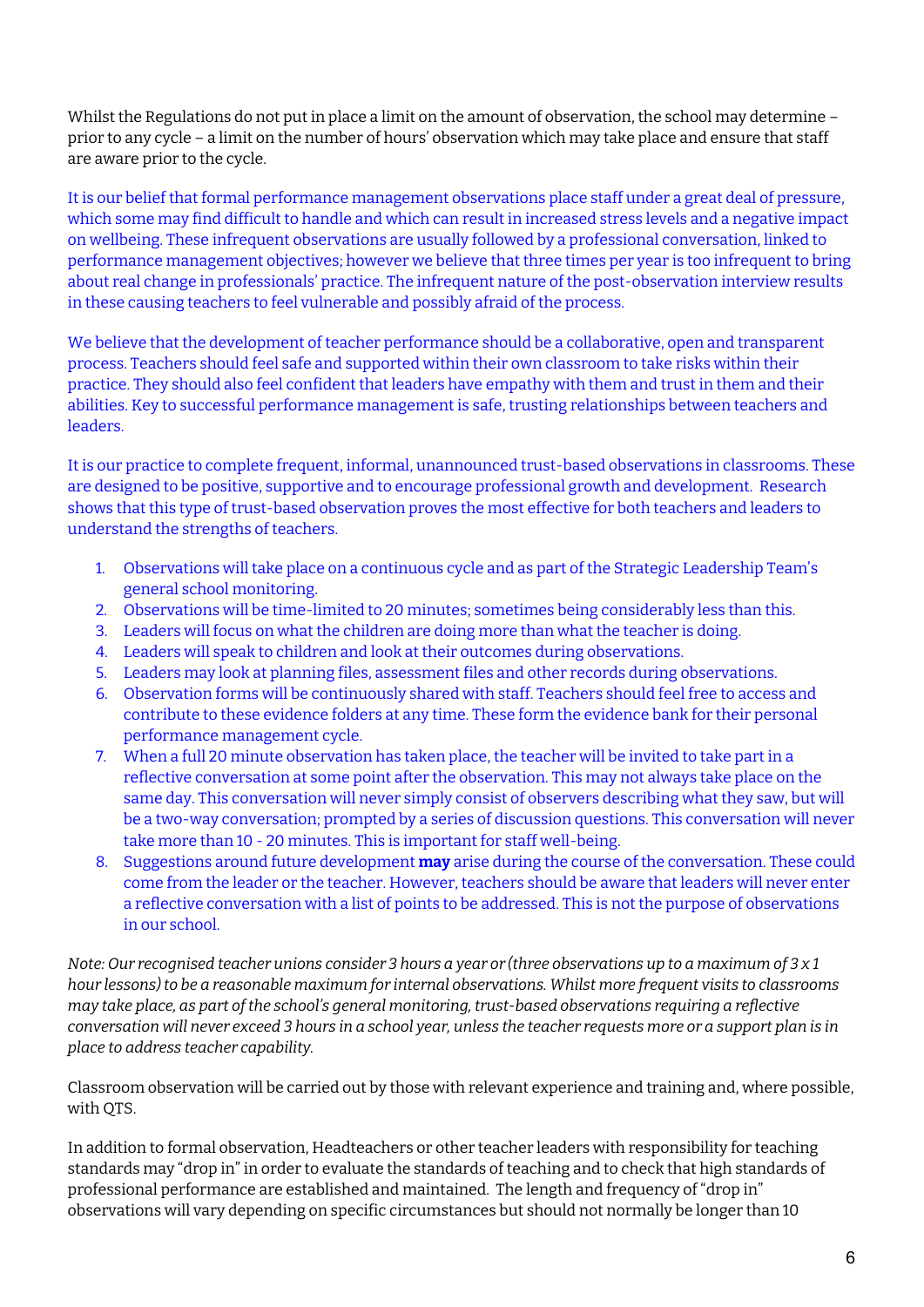minutes. Due to the informal nature of a drop in, there should be normally be no written notes about an individual teacher taken. However, due to the positive nature of trust-based observations, where positive evidence is found, this will be added to a teacher's folder of evidence, as this is deemed to be supportive.

Teachers (including the Headteacher) who have responsibilities outside the classroom should also expect to have their performance of those responsibilities observed and assessed.

#### 4.6 Other evidence

Performance assessment will be based not just on observations but on evidence from a range of sources. This may include, for example, self-assessment, peer review, tracking pupil progress, planning and work scrutiny, and other feedback obtained.

The range and level of evidence collected for appraisal and pay determination purposes will always be proportionate and minimise workload.

#### 4.7 Development

Appraisal is a supportive process which will be used to inform continuing professional development (CPD). The school wishes to encourage a culture in which all teachers take responsibility for improving their teaching through appropriate CPD.

CPD will be linked to school improvement priorities and to the on-going development needs and priorities of individual teachers.

#### 4.8 Feedback

Appraisers will provide constructive written feedback on performance to teachers on a timely basis throughout the year and as soon as practicable after observation has taken place. Feedback will highlight particular areas of strength as well as any areas that need attention.

# 4.9 Concerns regarding performance

The school is committed to a spirit of openness and transparency in relation to performance and developmental needs. If there are concerns about a teacher's performance, this will be identified and discussed with the teacher as soon as possible. These concerns will often be resolved through support and advice as part of normal day-to-day performance management/supervision arrangements.

It may be appropriate to revise objectives, in which case it will be necessary to allow sufficient time for improvement. The amount of time allowed will be determined by the appraiser.

If, despite support and advice offered through day-to-day performance management/ supervision, a teacher demonstrates serious underperformance, the appraisal system will no longer apply and performance will be managed in accordance with the process outlined within the Capability Procedure, which begins with an informal stage of monitoring and support.

# 4.10 Pay Progression

Pay Progression will be determined in line with the STPCD and the schools Teacher Pay Policy. The written appraisal report will be taken into account for these purposes.

# 4.11 Appeals

Should a teacher not agree with their pay progression recommendation, the appeals process can be found as an appendix to the school's Teacher's Pay Policy.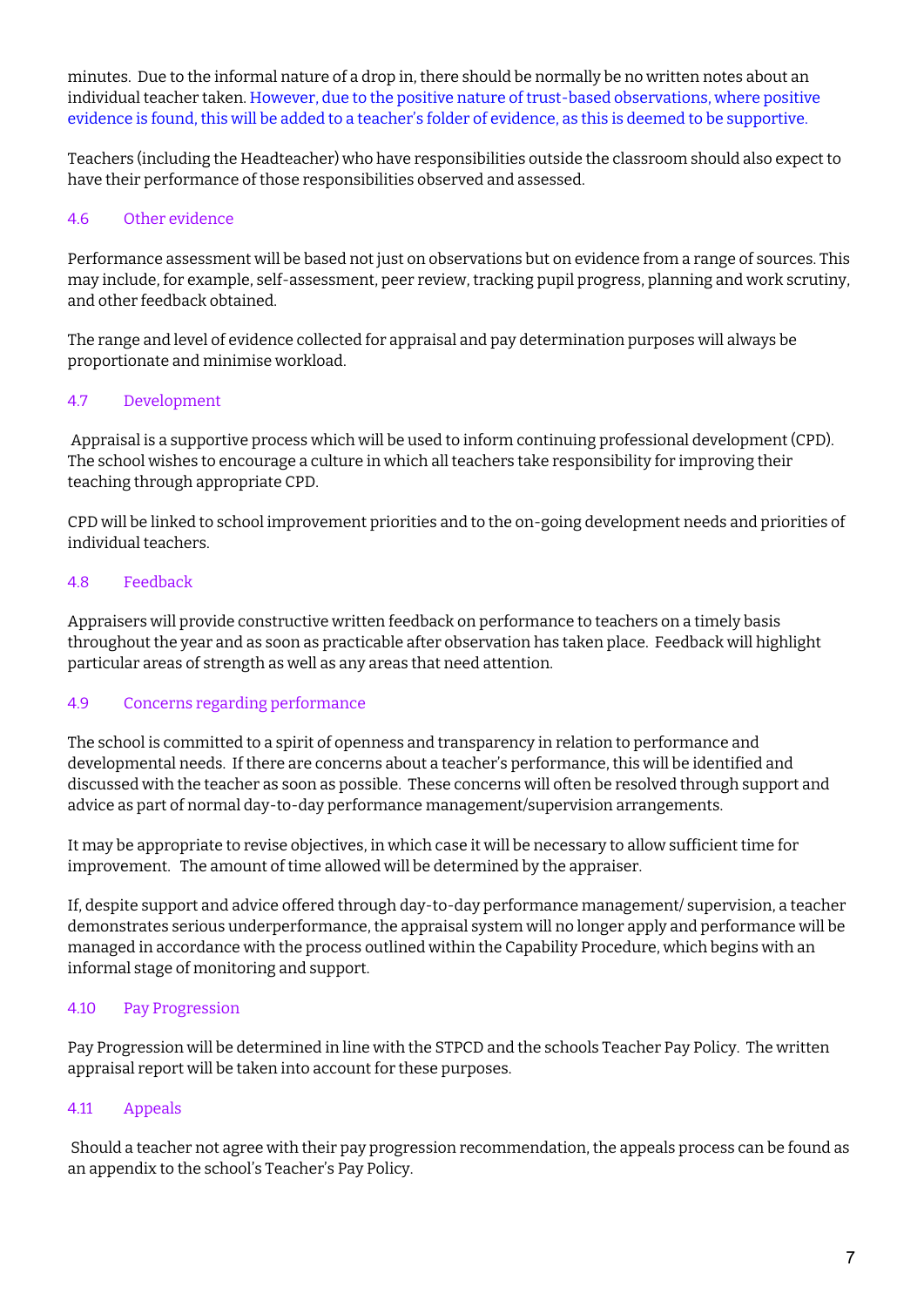#### 4.12 Consistency of Treatment and Fairness

The school is committed to ensuring consistency of treatment and fairness and will abide by all relevant equality legislation, seeking advice where appropriate or necessary.

### 4.13 Confidentiality

The appraisal and pay progression process will be treated confidentially with access to written reports normally restricted to the appraisee, appraiser, Headteacher and Pay Committee.

#### 4.14 Retention

The Governing Body and Headteacher will ensure that all written appraisal and pay progression records are retained in a secure place in accordance with the school retention schedule.

#### 4.15 Monitoring and Evaluation

The Governing Body and Headteacher will monitor the operation and effectiveness of the school's appraisal and pay progression arrangements.

#### **5. Procedure**

#### 5.1 At the start of the appraisal period

Before, or as soon as practicable after the start of each appraisal period, the appraiser will set out:

- · the objectives for the teacher
- $\cdot$  the standards against which the teacher's performance in that appraisal period will be assessed.

· what will be taken into account in making judgements about whether teachers have met their objectives and the relevant standards, and

what will be included in the evidence base.

The appraiser and teacher will seek to agree the above matters, but where agreement is not possible the appraiser will make a determination.

#### 5.2 Ongoing Assessment

The appraiser will monitor and review the teacher's performance and development on a regular basis. Interim meetings will take place as determined by the appraiser. This may include a formal mid-year review. There should also be regular informal contact and discussions as part of day-to-day performance management arrangements.

#### 5.3 The Annual Appraisal

This appraisal is the point at which the appraisal process is linked to pay.

Timing of Annual Appraisal

The annual appraisal will take place at the end of the appraisal period or the beginning of the next appraisal period. The school will endeavour to complete:

- teacher's appraisals by the end of October, and
- the Headteacher's appraisal by the end of December.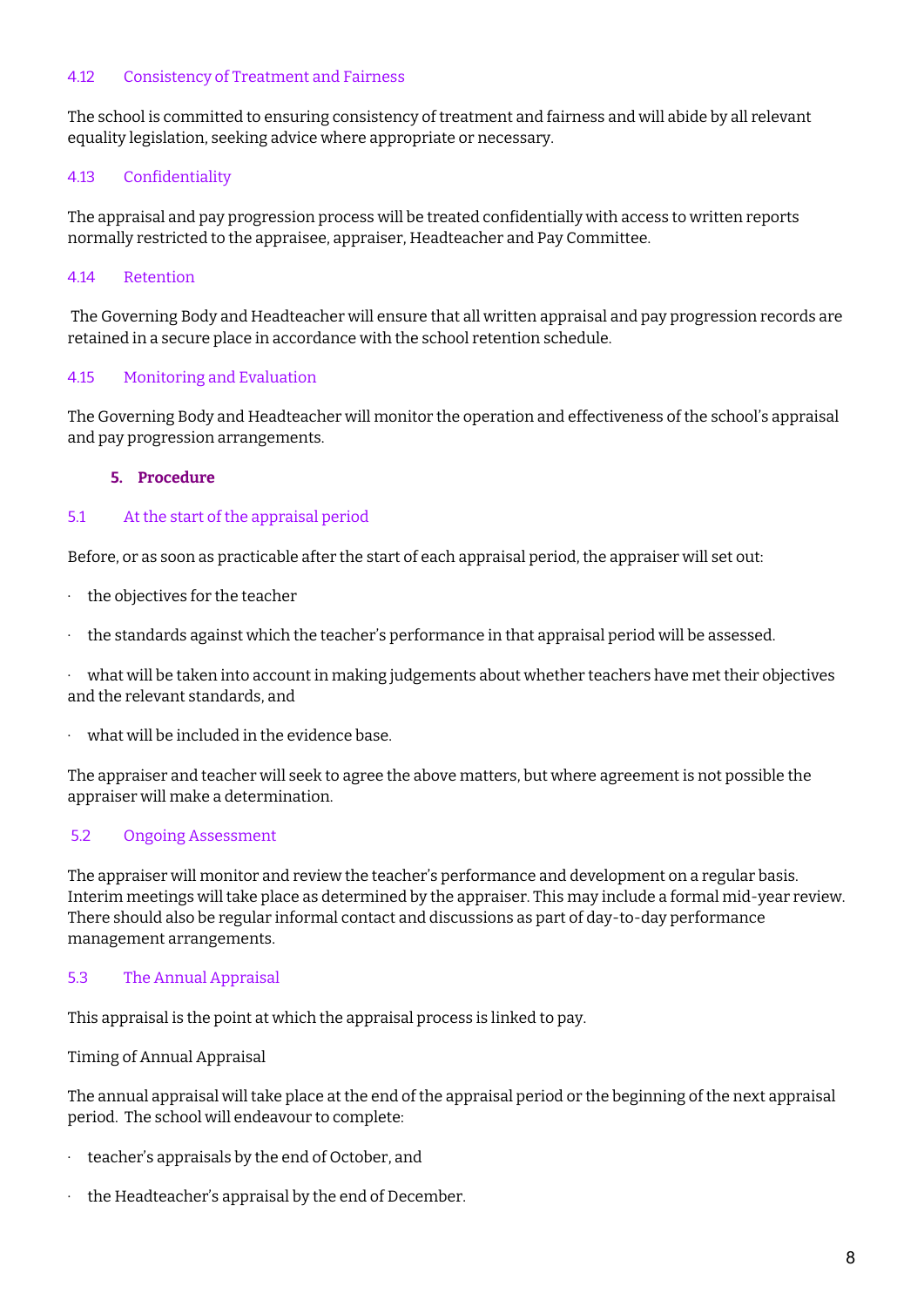#### Recording the appraisal

The appraisal of all teachers will be robust and transparent. It will be an evidence-based process, therefore teachers and appraisers should ensure that appropriate paper based evidence is available to support the outcomes.

- · A model teacher appraisal form is available at appendix A
- · A model self assessment form is available at appendix B
- · A model peer assessment form is available at appendix C

#### Carrying out the assessment

A meeting will take place between appraiser and appraisee.

The following matters will be discussed and included on the appraisal report:

 $\cdot$  details of the teacher's objectives for the appraisal period in question;

· an assessment of the teacher's performance of their role and responsibilities against their objectives and the relevant standards/criteria;

· an assessment of the teacher's training and development needs and identification of any action that should be taken to address them;

- · a rating of their performance;
- · a recommendation on pay where that is relevant.

The teacher will receive a written appraisal report within one calendar week of the appraisal meeting.

Following the assessment

Following receipt of the written report, the teacher will have the opportunity to comment in writing

on it. The appraiser will seek to agree the contents of the appraisal report with the appraise wherever possible.

The assessment of performance and of training and development needs will inform the planning process for the following appraisal period.

The Headteacher will collate all appraisal reports for submission to the Pay Committee to determine performance related pay progression decisions.

# **6. Data Protection**

Any data collected as part of employing and managing employees is held securely. It is accessed by, and disclosed to, individuals only for the purposes of completing that specific procedure; process or activity.

Records are retained and destroyed in accordance with the organisations Retention Schedule. Following the Goddard Inquiry the recommendation is that for those who work with children, performance paperwork (which includes appraisal records) is retained for 'life', meaning a destruction date of the individual's 99 $^{\rm th}$